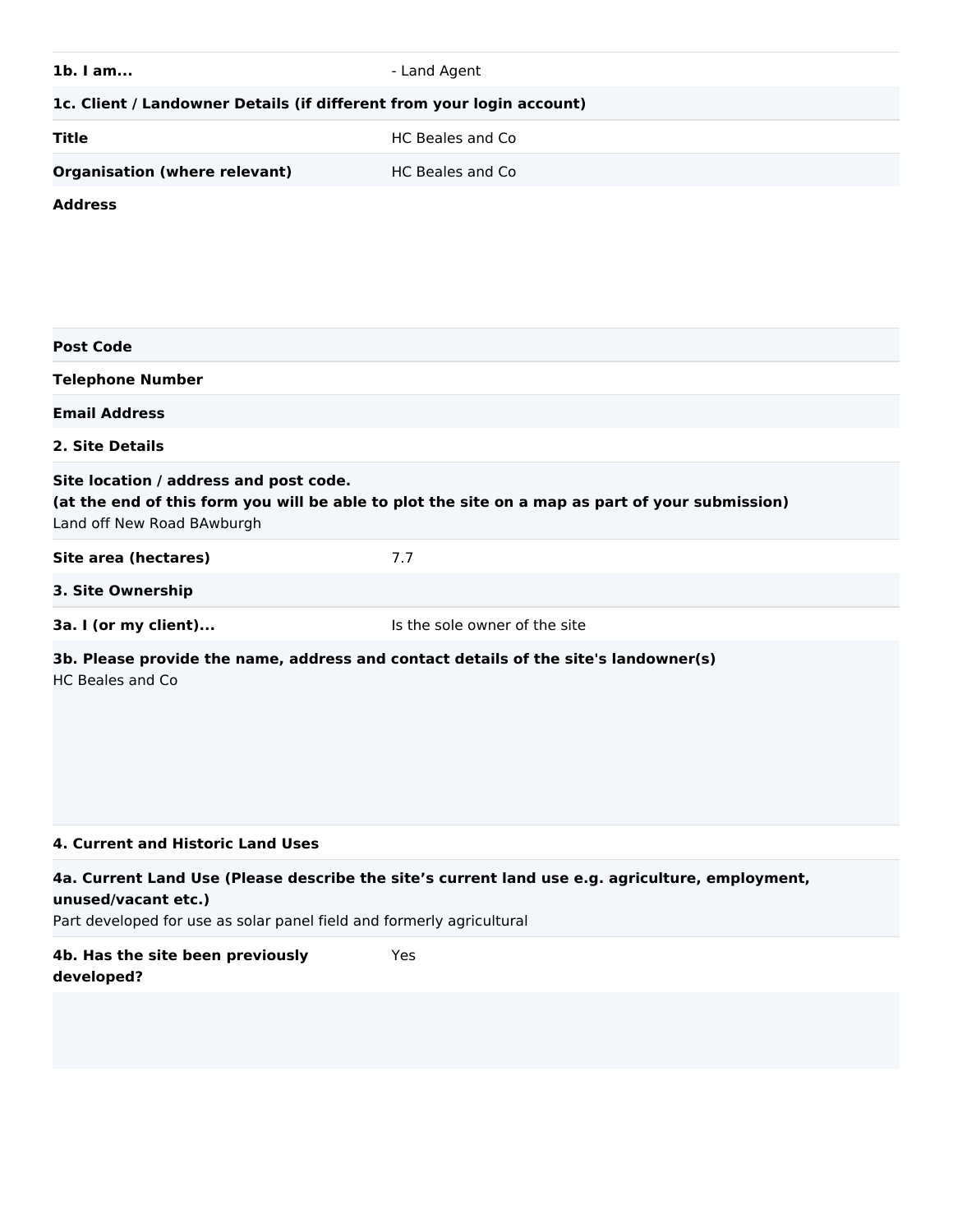## **4c. Describe any previous uses of the site. (please provide details of any relevant historic planning applications, including application numbers if known)**

Was agricultural and now part developed as solar panel field

#### **5. Proposed Future Uses**

**5a. Please provide a short description of the development or land use you proposed (if you are proposing a site to be designated as local green space please go directly to question 6)** Residential development

**5b. Which of the following use or uses are** - Market Housing **you proposing?** - Affordable Housing

**5c. Please provide further details of your proposal, including details on number of houses and proposed floorspace of commercial buildings etc.**

We have not considered a total number but could accommodate about 150 to 200 houses

**5d. Please describe any benefits to the Local Area that the development of the site could provide.** Could provide additional public open space

#### **6. Local Green Space**

If you are proposing a site to be designated as Local Green Space please complete the following questions. These questions do not need to be completed if you are not proposing a site as Local Green Space. Please consult the guidance notes for an explanation of Local Green Space Designations.

## **6a.Which community would the site serve and how would the designation of the site benefit that community.**

it could serve Bawburgh and add to the community facilities

## **6b. Please describe why you consider the site to be of particular local significance e.g. recreational value, tranquillity or richness in wildlife.**

Not particularly significant in terms of wildlife or recreational value at present

### **7. Site Features and Constraints**

Are there any features of the site or limitations that may constrain development on this site (please give details)?

**7a. Site Access: Is there a current means of access to the site from the public highway, does this access need to be improved before development can take place and are there any public rights of way that cross or adjoin the site?**

Good access to New Road and from there to Bowthorpe

### **7b. Topography: Are there any slopes or significant changes of in levels that could affect the development of the site?**

Gently sloping site

# **7c. Ground Conditions: Are ground conditions on the site stable? Are there potential ground contamination issues?**

Good sandy soil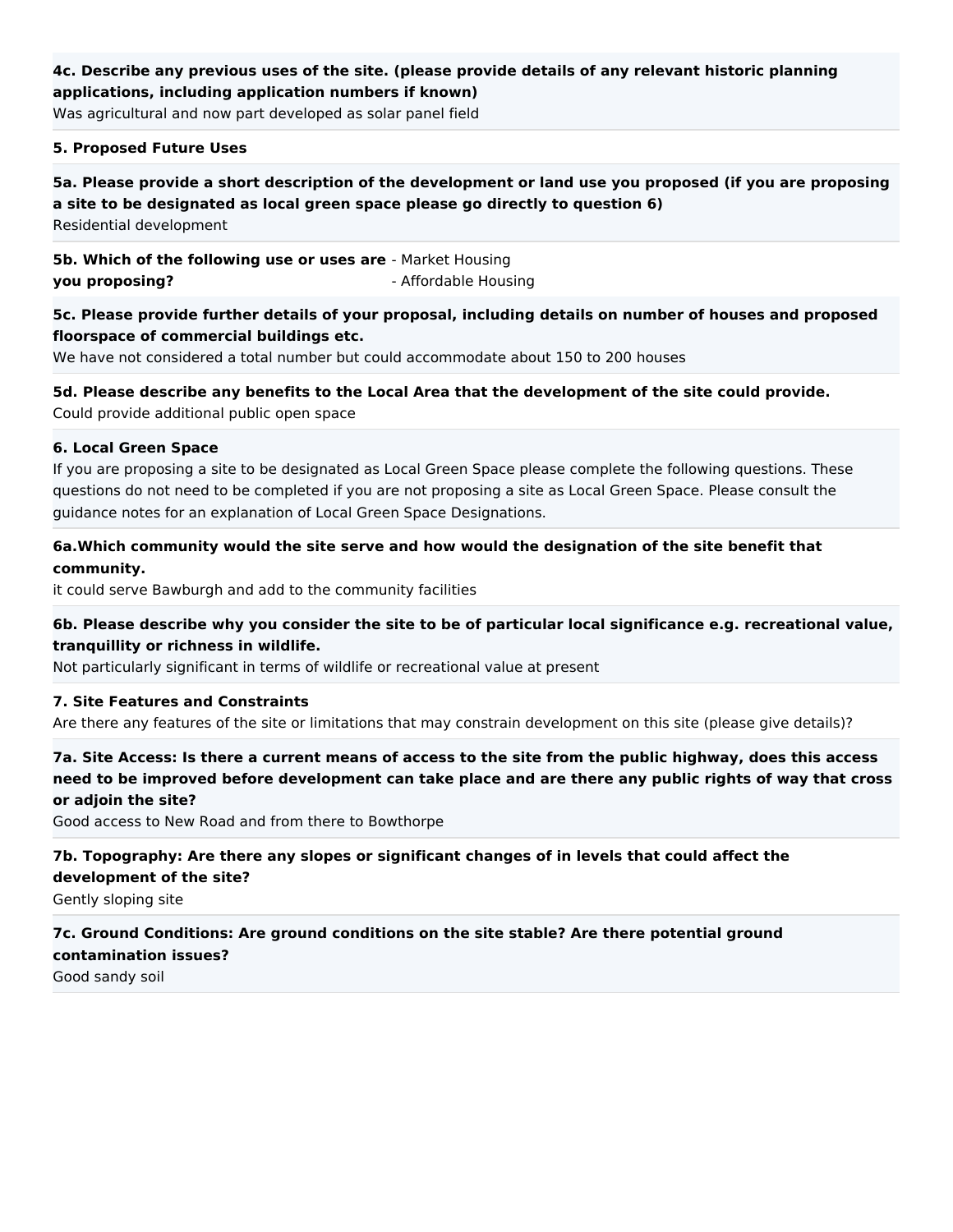# **7d. Flood Risk: Is the site liable to river, ground water or surface water flooding and if so what is the nature, source and frequency of the flooding?**

Not liable to flood

**7g. Heritage Issues: Are there any listed buildings, Conservation Areas, Historic Parklands or Schedules Monuments on the site or nearby? If so, how might the site's development affect them?** Not aware of any

**7h. Neighbouring Uses: What are the neighbouring uses and will either the proposed use or neighbouring uses have any implications?**

Agricultural

**7i. Existing uses and Buildings: are there any existing buildings or uses that need to be relocated before the site can be developed.**

No

### **8. Utilities**

**8a. Which of the following are likely to be readily available to service the site and enable its development? Please provide details where possible.**

| <b>Mains water supply</b> | Unsure |
|---------------------------|--------|
| <b>Mains sewerage</b>     | Unsure |
| <b>Electricity supply</b> | Yes    |
| <b>Public highway</b>     | Yes    |
| <b>Broadband internet</b> | Unsure |
| 9. Availability           |        |

**9a. Please indicate when the site could be made available for the land use or development proposed.**

1 to 5 years (by April 2021)

**9b. Please give reasons for the answer given above.**

Could be made available but would need to remove solar panel infrastructure (there are no solar panels however)

### **10. Market Interest**

**10. Please choose the most appropriate category below to indicate what level of market interest there is/has been in the site. Please include relevant dates in the comments section.** Not known

**11. Delivery**

**11a. Please indicate when you anticipate**  Up to 5 years (by April 2021)**the proposed development could be begun.**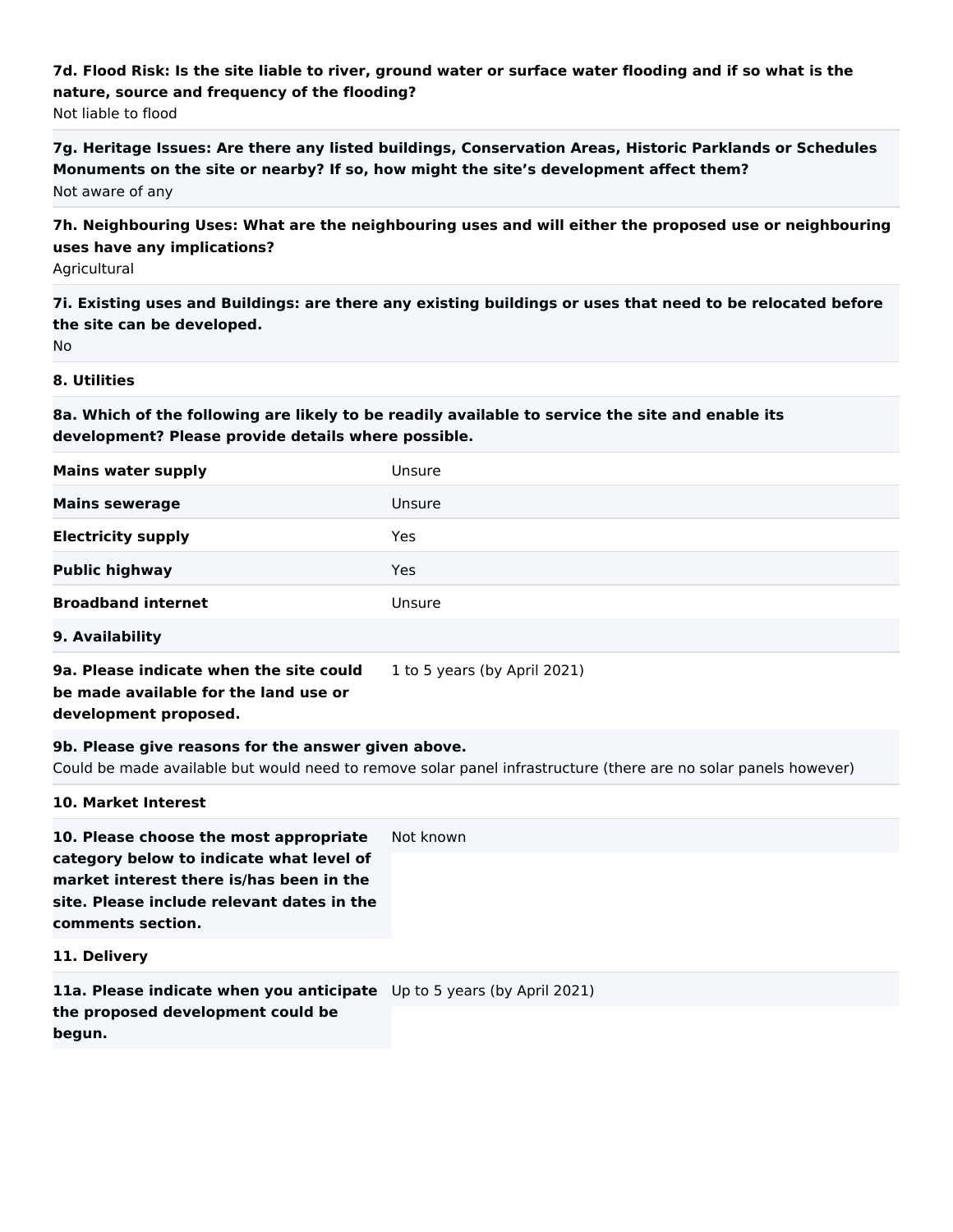| 11b. Once started, how many years do<br>you think it would take to complete the<br>proposed development (if known)?                                                                                                                                                                                                                                                                                                                                                        | 3 or 4 years |
|----------------------------------------------------------------------------------------------------------------------------------------------------------------------------------------------------------------------------------------------------------------------------------------------------------------------------------------------------------------------------------------------------------------------------------------------------------------------------|--------------|
| 12. Viability<br>This is the description of your section break.                                                                                                                                                                                                                                                                                                                                                                                                            |              |
| 12a. You acknowledge that there are<br>likely to be policy requirements and<br><b>Community Infrastructure Levy (CIL)</b><br>costs to be met which will be in addition<br>to the other development costs of the<br>site (depending on the type and scale of<br>land use proposed). These requirements<br>are likely to include but are not limited<br>to: Affordable Housing; Sports Pitches &<br><b>Children's Play Space and Community</b><br><b>Infrastructure Levy</b> | - I agree    |
| 12b. Do you know if there are there any<br>abnormal costs that could affect the<br>viability of the site e.g. infrastructure,<br>demolition or ground conditions?                                                                                                                                                                                                                                                                                                          | No           |
| 12d. Do you consider that the site is<br>currently viable for its proposed use<br>taking into account any and all current<br>planning policy and CIL considerations<br>and other abnormal development costs<br>associated with the site?                                                                                                                                                                                                                                   | Yes          |
| 13. Other Relevant Information                                                                                                                                                                                                                                                                                                                                                                                                                                             |              |

### **14. Declaration**

I understand that:

Data Protection and Freedom of Information

The Data Controller of this information under the Data Protection Act 1998 will be Norfolk County Council, which will hold the data on behalf of Broadland District Council, Norwich City Council and South Norfolk District Council. The purposes of collecting this data are:

- to assist in the preparation of the Greater Norwich Local Plan
- to contact you, if necessary, regarding the answers given in your form
- to evaluate the development potential of the submitted site for the uses proposed within the form

### Disclaimer

The Site Submission response forms received as part of the Greater Norwich Local Plan Regulation 18 Consultation will be published and made available for public viewing. By submitting this form you are consenting to the details about you and your individual sites being stored by Norfolk County Council, and the details being published for consultation purposes. Any information you consider to be confidential is clearly marked in the submitted response form and you have confirmed with the Council(s) in advance that such information can be kept confidential as instructed in the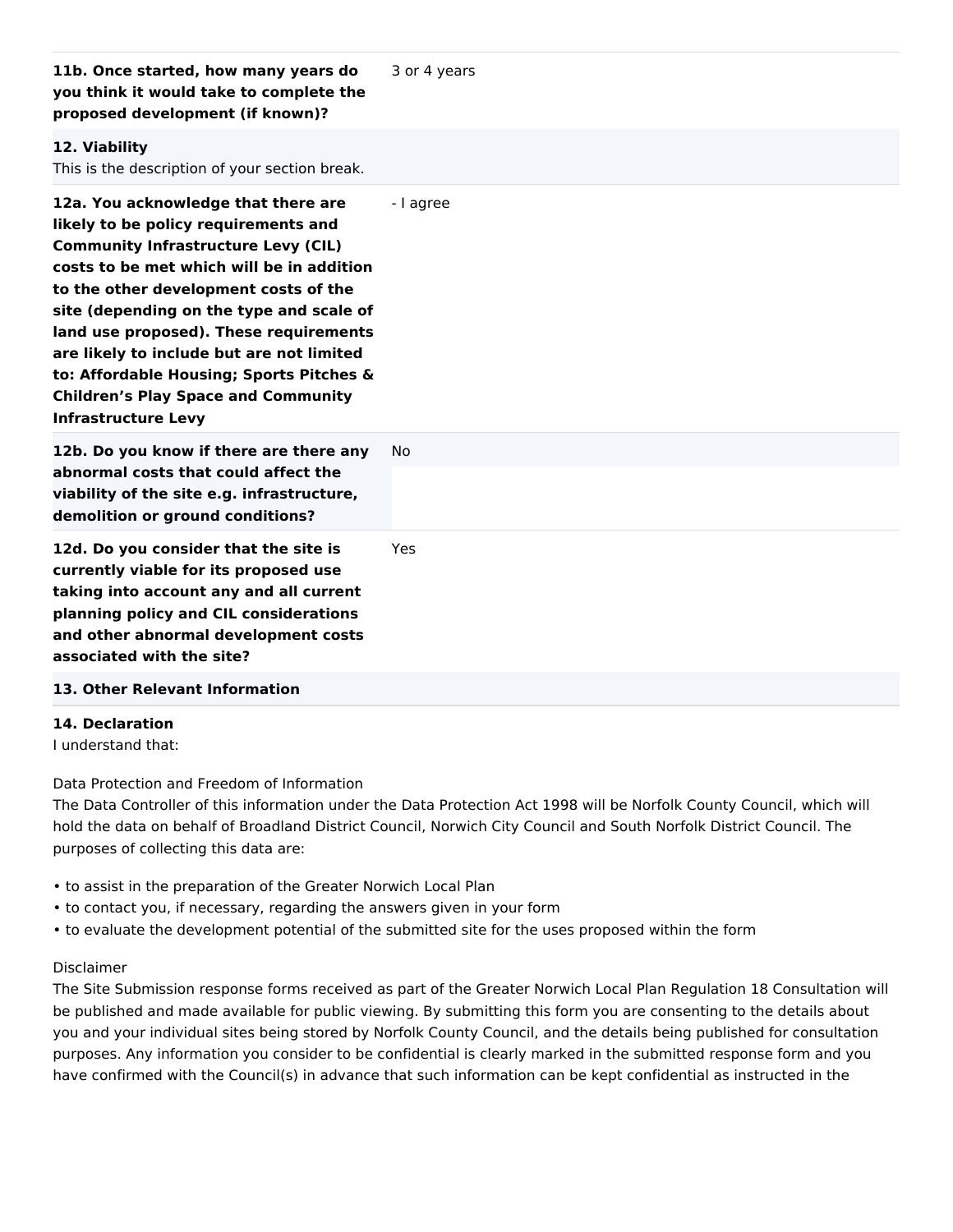Greater Norwich Local Plan: Regulation 18 "Growth Options" Consultation - Site Submission Guidance Notes.

I agree that the details within this form can be held by Norfolk County Council and that those details can be shared with Broadland District Council, Norwich City Council and South Norfolk District Council for the purposes specified in this declaration.

| <b>Name</b> | Nick Saffell |
|-------------|--------------|
| <b>Date</b> | Mar 12, 2018 |